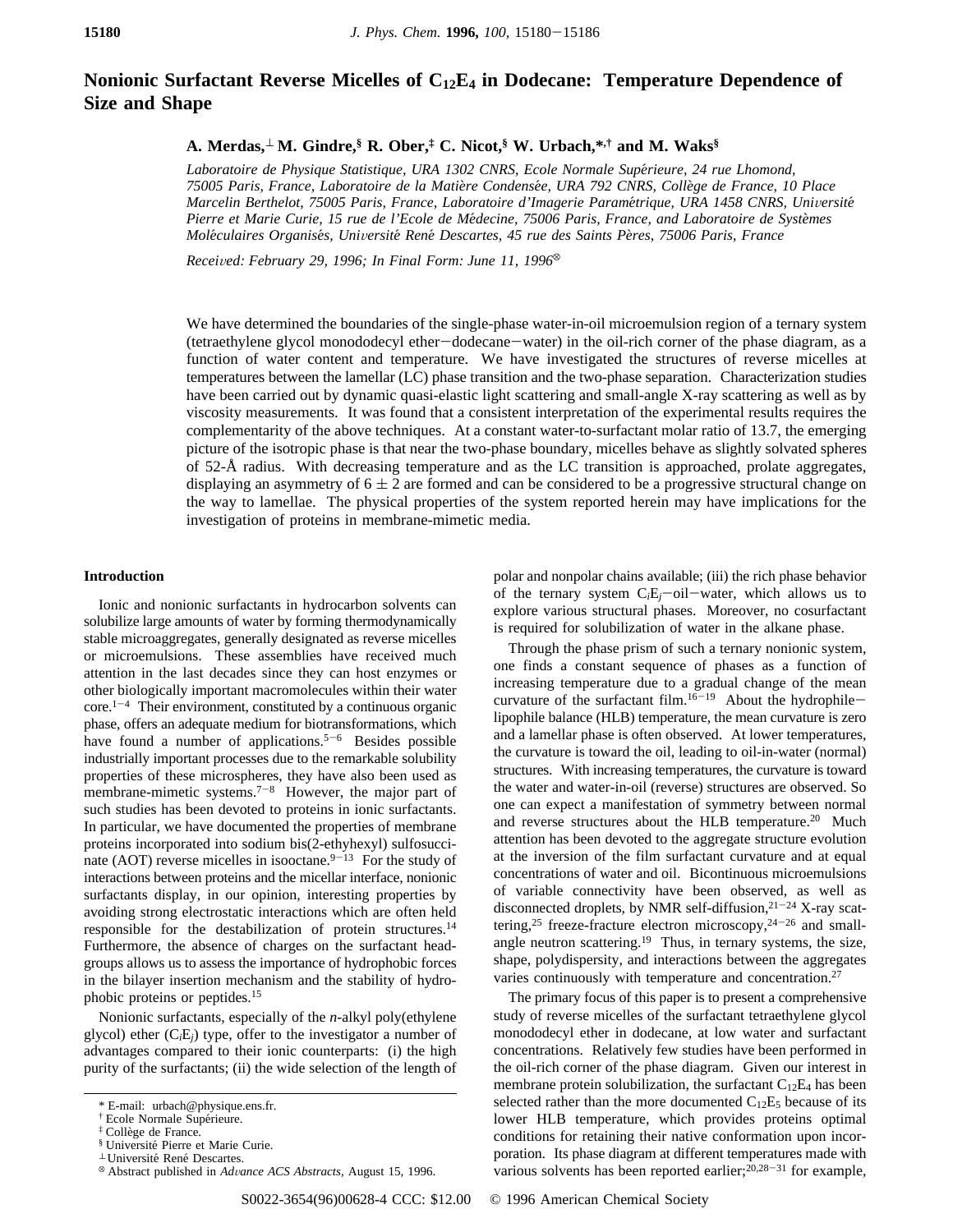with dodecane, the HLB temperature is located around  $25 \degree C^{20}$ A two-dimensional phase diagram giving the precise limits of the microemulsion phase as a function of both temperature and water-to-surfactant ratio is presented. To obtain further insights concerning the shape and the size of reverse micelles at a microscopic level above HLB temperature, structural determinations have been carried out using viscosity, dynamic quasi-elastic light scattering (DQLS), and small-angle X-ray scattering (SAXS). The data provide a self-consistent picture with a sharp transition at 29.2 °C from a liquid crystal (LC) to the isotropic phase. In the latter, they reveal, near the transition, particles displaying a prolate shape and an hydrodynamic radius which decreases at higher temperatures. Near the two phase boundary (38.5 °C), micelles are described as slightly solvated spherical droplets.

#### **Experimental Section**

**1. Materials.** The nonionic surfactant  $C_{12}E_4$  (tetraethylene glycol monododecyl ether) was purchased from Nikko Chemicals and judged to be >99% pure from gas chromatography. Anhydrous dodecane > 99% pure was from Aldrich and kept under argon. Water used in this study was obtained from a MilliQ system.

**2. Determination of Phase Boundaries and Critical Micellar Concentration (cmc) Values.** Phase boundaries of the microemulsion region were determined in a closed glass vessel immersed in a thermostated water bath, as described by Aveyard et al.<sup>32</sup> Water was added with a Hamilton microsyringe to mixtures of different surfactant concentrations in dodecane under magnetic stirring, until the onset of permanent turbidity. As specified by Eicke,<sup>33</sup> the bluish appearance of the system was not considered to indicate the beginning of turbidity. The maximum amount of water solubilized in dodecane solutions of C12E4 was then plotted against surfactant concentration at several temperatures. The intercept of the linear water uptake curve with the abcissa yields the minimum surfactant concentration required for the onset of the formation of microemulsion droplets and is defined as the cmc.<sup>32,34</sup> The slope of the curve yields the composition of the droplets at the phase boundary, expressed as the molar ratio of water to surfactant:

$$
W_{0_{\text{mic}}} = [H_2O]/([C_{12}E_4] - [C_{12}E_4] \text{cmc}) \tag{1}
$$

More precise values of the cmc (required for the proper dilution of samples) were determined using a thermostated spectrophotometer to detect the turbidity. The spectrophotometer, a Cary Model 118, was set at a wavelength of 450 nm and the absorption variation recorded. For a given temperature, the experiment was stopped when a permanent increase of 0.02 in optical density was observed. Measured values of the cmc at 30, 35, 40, and 45 °C were respectively  $1.0 \pm 0.2$ ,  $1.7 \pm 0.2$ ,  $2.4 \pm 0.15$ , and  $3.2 \pm 0.1$  g/per 100 mL.

**3. Sample Preparation.** The samples were prepared by weighing on a Model 1712 Sartorius balance, directly into a glass ampule, all three components of the system and subsequently carefully mixing. During the experimental procedures, all the samples were prepared at a  $W_{0_{\text{mic}}}$  value of 13.7 and maintained at a constant water-to-surfactant ratio of the droplets. Since in reverse micelles the cmc at which micelles begin to form is higher than  $10^{-3}$  M, dilution had to be carried out with the continuous phase solvent containing the surfactant at the cmc, so as to maintain the solution equilibrium without removing the surfactant from the micelles.

**4. Density Measurements.** They were carried out on a Paar DMA 45 or 58 Digital densimeter thermostated at the desired

temperature. The partial specific volume  $(V<sub>D</sub>)$  of the droplets has been determined according to  $35$ 

$$
V_{\rm D} = 1/\rho_{\rm S} [1 - (\rho_{\rm D} - \rho_{\rm S})/C] \tag{2}
$$

where  $\rho_S$  and  $\rho_D$  are the densities of the solvent and of the droplet solution, respectively, and *C* is the droplet concentration in g/mL (water + C<sub>12</sub>E<sub>4</sub>). The value of  $V_D = 1.02 \pm 0.3$  mL/g was found for droplets at  $W_{0<sub>mic</sub>}$  of 13.7. Calculations of  $V_D$ assuming the additivity of the volumes of surfactant and water after mixing with dodecane led to the same value: accordingly, all the samples were prepared directly by weight. Determination of the partial specific volume of the  $C_{12}E_4$  surfactant in dodecane led to a molecular volume of  $647 \text{ Å}^3$ .

**5. Small-Angle X-ray Scattering (SAXS).** Samples were filled at 30 °C in Lindeman capillaries of 1-mm diameter and sealed. The X-ray generator was a copper rotating anode machine operating at 40 kV and 25 mA. The X-ray apparent source had dimensions  $0.1$  mm  $\times$   $0.1$  mm. A vertical mirror acted as a total reflector for the  $\lambda_{\text{K}\alpha} = 1.54$  Å wavelength, eliminated shorter wavelengths of the beam, and directed the X-rays on the positive proportional counter. A nickel filter attenuated the  $K\beta$  waves. The dimensions of the beam on the counter were 3 mm vertically and 0.3 mm horizontally. The counter had a window of 3-mm height, a 50-mm useful length, and a 200-*µ*m spatial resolution. The distance between the sample and the counter was 802 mm.<sup>36</sup>

The SAXS data were analyzed using the general equation for the scattered intensity derived by Guinier and Fournet.<sup>37</sup> For polydisperse spherical particles, the log-normal distribution  $(N(R))$  is used to represent the particle size distribution

$$
N(R) = \frac{\mathrm{d}R}{\sigma R \sqrt{2\pi}} \exp\left[-\frac{1}{2\sigma^2} (\ln(R) - \ln(R_0))^2\right] \tag{3}
$$

where  $N(R)$  is the number of particles having a radius between *R* and  $R + dR$ , the square of the standard deviation (*σ*) is

$$
\sigma^2 \simeq \frac{\langle R^2 \rangle - \langle R \rangle^2}{\langle R^2 \rangle} = \sigma_p^2 \qquad R_0 = \langle R \rangle \exp\left(-\frac{\sigma^2}{2}\right) \quad (4)
$$

and  $\langle R \rangle$  is the average radius of the distribution and  $\sigma_{p}$  the indice of polydispersity. The scattering intensity from spherical particles was expressed by38

$$
I(q) = \sum_{3} N(R) R^{6} F_{R}(q) \tag{5}
$$

 $F_R(q)$  is the shape factor  $(F_R(0) = 1)$  for a sphere with radius *R*, and  $q = (4\pi/\lambda) \sin(\theta/2)$ . The analysis was carried out at large *q* values where the scattering intensity is not too sensitive to particle interaction. Values of  $\leq R$  and  $\sigma$  were obtained from a curve fitting of  $q^4I(q)$  by a least-squares method. For small polydispersity values, the data obtained are not very dependent on the type of distribution. All the dimensions obtained by X-ray scattering are related to the polar part of the particles (i.e., water and the polar headgroup of the surfactant).

From  $I(q)$ , the pair distribution,  $P(r)$ , which is the distance histogram of the particle, is obtained  $by^{38}$ 

$$
P(r) = \frac{1}{2}\pi^2 \int_0^\infty I(q) \sin(qr) \, dq \tag{6}
$$

**6. Dynamic Quasi-Elastic Light Scattering (DQLS).** Such measurements allow the determination of the size of aggregates as well as the characterization of their interactions.<sup>39</sup> The experiments were performed using a laboratory-built autocor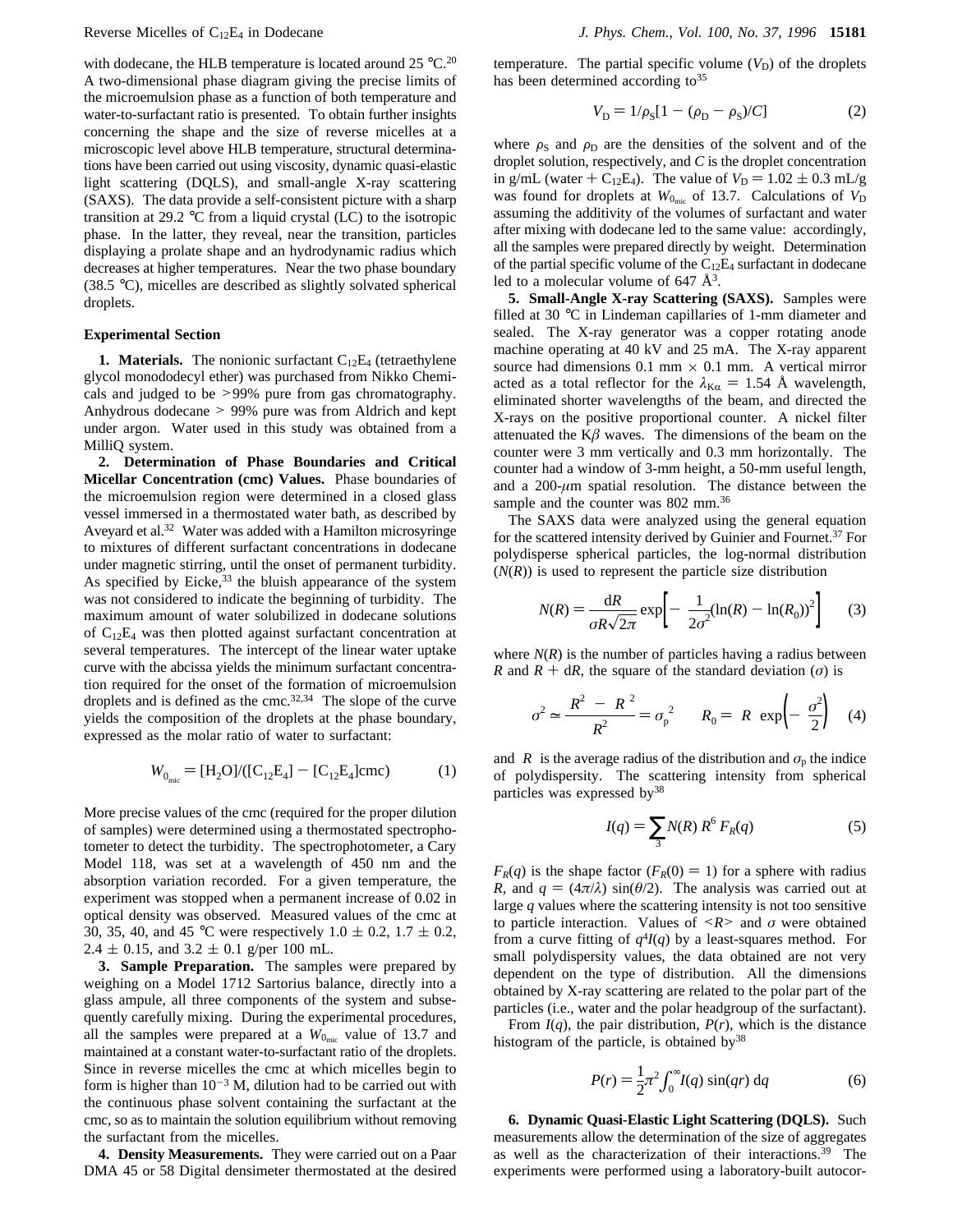relator. The autocorrelation function was measured in 105 points grouped in 4 zones with different sampling times. This allows a precise determination of both short time and asymptotic behaviour of the autocorrelation function in the same run. The correlator was interfaced to a computer, allowing the continuous control of the baseline. Due to the low scattering power of some samples, occasional dust particles can seriously disturb the results. This problem was solved by introducing a check procedure: at the end of each run, the baseline was calculated and compared to the value measured in the last channel. If the discrepancy was  $> 5 \times 10^{-3}$  of the signal amplitude, the data were rejected; if the discrepancy was under that value, the data were stored in the computer. At least 100 runs per experiment were collected. The autocorrelation function of scattered intensity was fitted with the following expression:

$$
\langle I(t)I(t+\tau)\rangle = 1 + k e^{-2(t/\tau)}\tag{7}
$$

where  $\tau^{-1} = D_c q^2$ .<sup>40</sup>  $D_c$  is the collective diffusion coefficient,<br>and *a* the scattering wave vector is given by and *q*, the scattering wave vector, is given by

$$
q = \frac{4n\pi}{\lambda} \sin\left(\frac{\theta}{2}\right)
$$

where *n* is the refractive index of the sample and  $\lambda$  is the wavelength of the incident light  $(5145 \text{ Å})$ . The scattering angle ( $\theta$ ) was varied between 30 and 150°.

**7. Viscosity.** It was measured with Ubberholde and Ostwald capillary viscosimeters in a water bath where the temperature was maintained to  $\pm 0.1$  °C by a Polystat 1 thermostat. The relative viscosity,  $\eta_r = (\eta/\eta_0)$ , was measured by comparing the flow time of the microemulsion through the capillary with that of the continuous phase containing the surfactant at the cmc.

## **Results and Discussion**

**Microemulsion Single-Phase Stability Regions.** In reverse ternary systems composed of a nonionic surfactant, water and oil, the strong temperature dependence of the phase behavior arises in the first place from the variation of the local concentration of water in the ethylene glycol layer, which modulates the surfactant film curvature.41 But it also originates from the solubility variation of the surfactant monomer in the organic phase occurring as a function of temperature. Taking into account both phenomena,<sup>16</sup> we have determined the extent of the single-phase microemulsion by the procedure described in the Experimental Section.

The maximum solubility of water (in grams per 100 mL of final solution) has been measured at several temperatures, as a function of surfactant concentration in dodecane. We have chosen to show such a plot at 29 °C in Figure 1. Interestingly, at that temperature, successive additions of water lead to waterpoor and water-rich isotropic phases. Curve a represents the boundary between the water-poor isootropic phase and a twophase system. Curve b represents the boundary between the two-phase system and the water-rich isotropic phase. Finally, a two phase system corresponding to water in excess appears as curve c.

At each temperature studied, the plots were linear within experimental error. From the slope of the curves, the droplet composition at different phase boundaries  $(W_{0_{\text{mic}}}, eq\ 1)$  is obtained, which takes into account the amount of surfactant monomers represented by the intercept with the abcissa. The linearity of the plot suggests that the droplet composition  $(W_{0_{\text{min}}})$ is independent of surfactant concentration $32$  within the range  $(2-12\%$  w:v) studied.



**Figure 1.** Water uptake curves for solutions of  $C_{12}E_4$  in dodecane along several phase boundaries, at 29 °C. Water and surfactant are expressed in grams per 100 mL of final solution. Curve a delineates the boundary of water-poor isotropic phase; curves b and c delineate that of the waterrich isotropic phase. The LC phase is located between curves a and b together with a two-phase system (as shown on Figure 2). Above curve c, separation of water excess occurs.



**Figure 2.** Phase diagram showing the single-phase microemulsion boundaries delineated by the maximum  $W_{0_{\text{mic}}}$  as a function of temperature. The darkest area represents the LC phase. The dotted area represents the isotropic phase. The dashed line indicates approximative boundaries.  $T_1$  and  $T_2$  are the coordinates of the samples studied in this report.

The variation of  $W_{0_{\text{mic}}}$  as a function of temperature is illustrated on the phase diagram of Figure 2: it shows the boundaries delimitating the single-phase microemulsion region. Below 29.2  $\pm$  0.3 °C, the boundary delineates a water-poor microemulsion domain ( $W_{0<sub>mic</sub>}$  < 10). Due to a bad contrast between solute and solvent, aggregates could not be detected by our DQLS equipment; such micelles have been documented elsewhere.<sup>29,30,42</sup> Furthermore, below 29.2  $\degree$ C, by increasing the water content, one obtains a two-phase system and then a LC phase, birefringent between crossed polarizers and displaying increased viscosity. The upper limit of the LC phase diagram was not determined in this set of experiments. At 29.2 °C, the boundary displays a "nose-shaped" region,<sup>32</sup> indicating the maximum temperature at which the LC phase can exist. Note that the transition between the LC phase and microemulsion is very sharp  $(\pm 0.1 \degree C)$  without formation of a two phase system. Above 29.2 °C, the surfactant is able to solubilize larger amounts of water (up to  $W_{0<sub>mic</sub>} = 56$ ), leading to a water-rich isotropic phase. Above an approximate value of  $W_{0_{\text{mic}}}$  of 20, the micellar solution displays the bluish appearance described by Eicke.<sup>33</sup>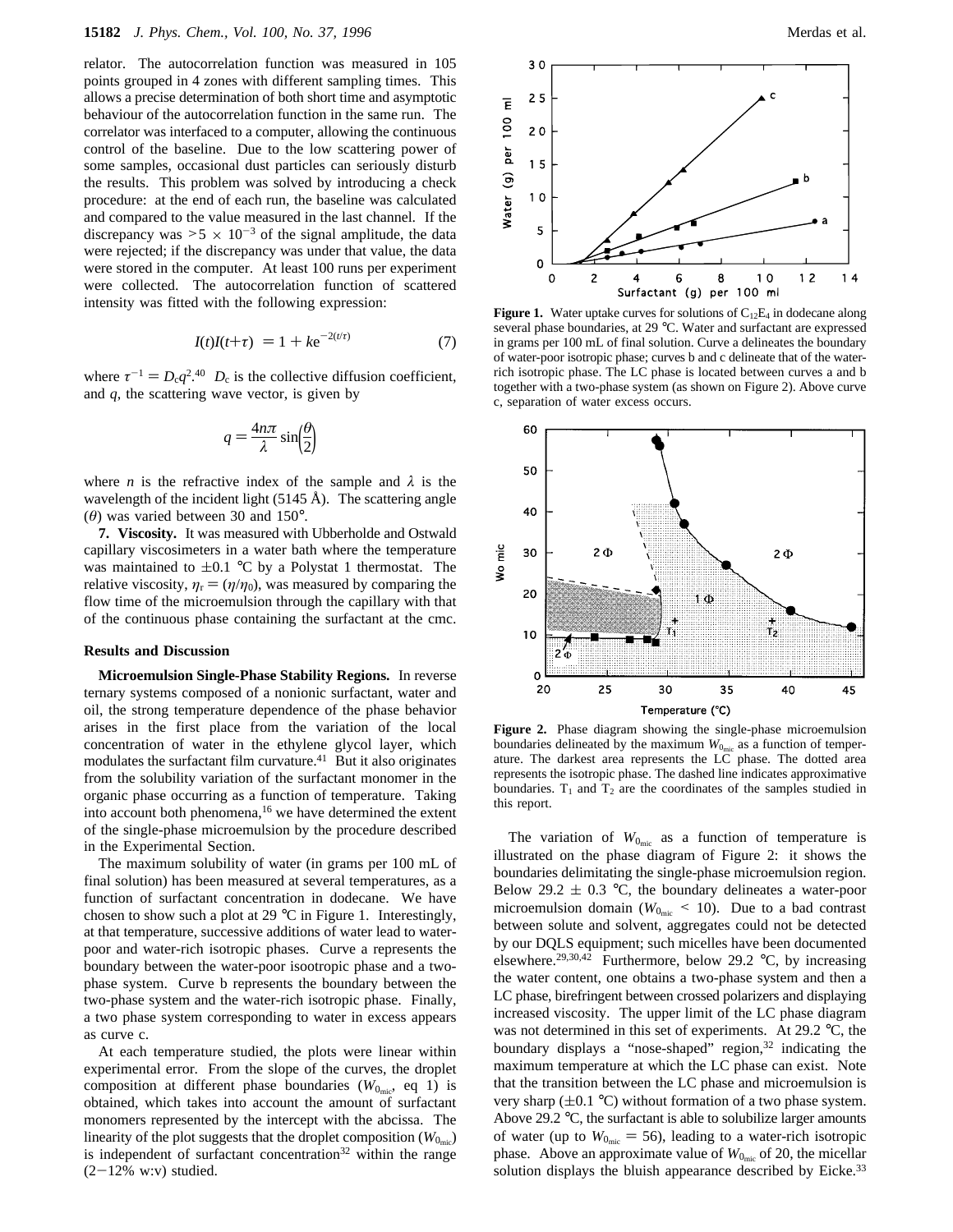

**Figure 3.** Comparison of experimental data obtained at 38.5 °C, at  $\Phi_{\rm s} = 0.035$  with the theoretical curve  $q^4I(q)$  vs *q* (-) assuming noncorrelated particles  $R_0 = 37.8$   $\AA \cdot \sigma = 0.24$ noncorrelated particles.  $R_0 = 37.8 \text{ Å}; \sigma = 0.24.$ 

At higher temperatures and as a function of the water content of the system, the separation of an excess water phase occurs.

Note that such a phase diagram plotted as a function of temperature is usually represented at a single surfactant concentration.31,43 In contrast, the diagram depicted in Figure 2 is valid for any concentration in the  $2-12\%$  w/v surfactant range. It corresponds to the oil-rich corner of the prism diagram. It should also be kept in mind that, as a consequence, the diagram represented in Figure 2 will remain unchanged during all the experiments which require dilutions for the extrapolation of data to zero surfactant concentration.

**Micellar Size and Shape.** In the temperature range extending from the LC phase to the two-phase separation boundaries, the micelle size and shape as well as their interactions remain a subject of debate and discussion.16,17 The water-in-oil micelles are less documented than their oil-in-water counterparts located at the water-rich corner under the HLB.16,18 Experiments were therefore carried out on micelles at a  $W_{0_{\text{mic}}}$  value of 13.7, at temperatures of 30.5 and 38.5 °C ( $T_1$  and  $T_2$  on Figure 2). Various physical techniques were employed to obtain a more precise picture of the isotropic phase.

**SAXS Measurements.** In SAXS experiments, the scattering intensity originates from the contrast between electronic densities of the aqueous core which include water and the polar headgroup (poly(ethylene glycol) ether) and that of dodecane comprising the surfactant aliphatic tails. A typical analysis of micellar polydispersity at 38.5 °C and at  $W_{0_{\text{mic}}}$  of 13.7 is shown in Figure 3. The fit of  $q^4I(q)$  vs *q* was carried out for *q* values between 0.09 and 0.16  $\AA^{-1}$ . The curves were fitted for a sphere distribution with a radius  $R_0 = 37.8 \text{ Å}$  and  $\sigma = 0.24$  at 38.5 °C (Figure 3) and with a radius  $R_0 = 40 \text{ Å}$  and  $\sigma = 0.24$  at 30.5 °C. At low *q* values, the experimental curve  $I(q)$  vs *q* displays deviation from the theoretical curve for polydisperse spheres (Figure 4). At 38.5 °C, the deviation originates from repulsive interactions between spherical droplets. At 30.5 °C, the observed deviation may arise either from attractive interactions or from anistropic aggregates. Indeed, in the latter case, the curve *q*<sup>4</sup>*I*(*q*) could be fitted by a cylinder displaying a radius *R* between 34 and 39 Å. It should be stressed that the radii of both the sphere and the cylinder remain constant at all the values of Φ, the micellar volume fraction, studied in this set of experiments, as verified.

In order to gain further information concerning the shape of the particle, the pair distribution curve,  $P(r)$ , was computed from the measured  $I(q)$ . At 38.5 °C,  $P(r)$  is characteristic of spheric particles, while at 30.5  $\degree$ C,  $P(r)$  is characteristic of anisotropic noncorrelated particles, with a maximum length in the 350-



**Figure 4.** Comparison of experimental data at 30.5  $^{\circ}C$  ( $\blacklozenge$ ) and 38.5 °C ( $\bullet$ ) with theoretical curves *I*(*q*) vs *q* ( $\bullet$ ) Note the deviation from the theoretical curve at low *q* values.



**Figure 5.** Pair distance distribution function  $P(r)$  obtained from  $I(q)$ at 30.5 °C and  $\Phi = 0.035$ , using eq 6.

380-Å range (Figure 5). Nevertheless, since the above results cannot unambiguously establish the structure of the particle, additional experiments have been carried out.

**DQLS Measurements.** In the limit of zero micellar volume fraction  $(\Phi)$ , one can write

$$
\lim D_{\rm c}(\Phi) = D_0 = \frac{kT}{6\pi\eta R_{\rm h}}\tag{8}
$$

where *k* is the Boltzmann constant, *T* is the absolute temperature, *η* is the viscosity of the continuous phase, and *Rh* is the hydrodynamic radius of the particle. For low Φ values,

$$
D_{\rm c} = D_0 (1 + \alpha_{\rm c} \Phi) \tag{9}
$$

where  $\alpha_c$  is the first virial coefficient and contains contributions of hydrodynamic and direct interactions. The more complete calculations of  $\alpha_c$  are those of Felderof<sup>44</sup> and Batchelor,<sup>45</sup> who assume two-body hydrodynamic interactions and found  $\alpha_c \sim$ 1.5. The results of the DQLS experiments are shown in Figure 6 and summarized in Table 1. At 30.5 °C, a value of  $117 \pm 3$  $\AA$  is obtained for  $R_h$ ; however, when the temperature is increased to 38.5  $\degree$ C, a much lower value of 53 Å is found. At the same temperature, the value found for  $\alpha_c$  is  $-0.9\pm$  0.2. Recently, some attempts to take into account four-body interactions have been reported,<sup>46</sup> leading to a similar value for hard spheres but somewhat different from 1.5.

**Viscosity.** Additional information about the shape and/or the solvation of the aggregates can be obtained by viscosity measurements. Plots of  $\eta_{sp}e/c$  vs *c*, the droplet weight concentration, are shown at three temperatures in Figure 7. The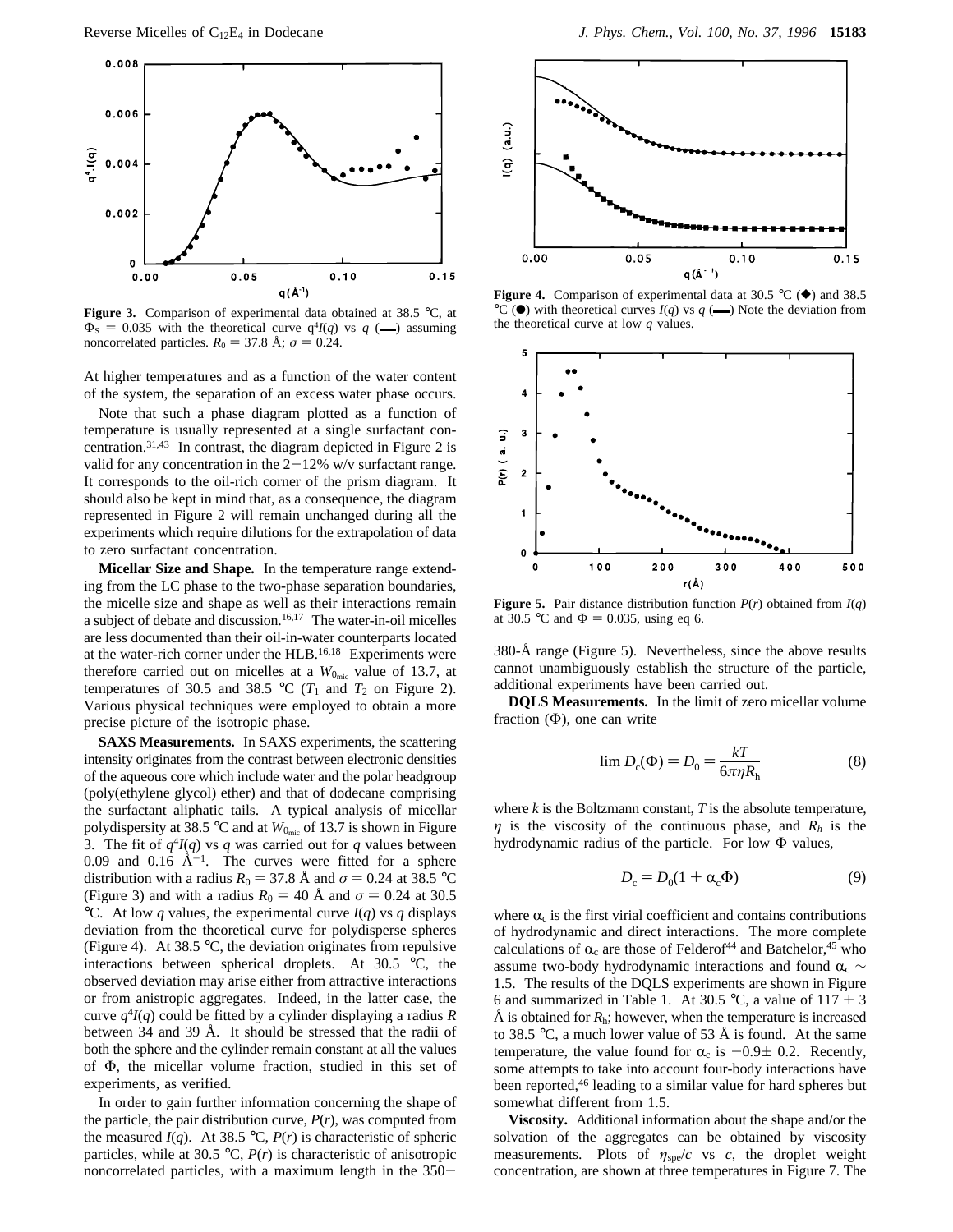

**Figure 6.** Diffusion coefficients measured as a function of the micelle volume fraction  $Φ$ . Collective diffusion coefficient  $D<sub>c</sub>$  measured by DQLS at temperatures of 30.5 °C ( $\blacklozenge$ ) and 38. 5 °C ( $\blacklozenge$ ).

**TABLE 1: Summary of Data Obtained by SAXS***<sup>a</sup>* **and DQLS***<sup>b</sup>*

| $T$ , $^{\circ}$ C | $R^a \AA$      | $D_{c}{}^{b}$ cm <sup>2</sup> s <sup>-1</sup> | $\alpha^b$     | $R_{\rm h}{}^b$ A |
|--------------------|----------------|-----------------------------------------------|----------------|-------------------|
| 30.5               | $48 \pm 0.2$   | $1.40 \times 10^{-7}$                         | $-2.8 \pm 0.8$ | $117 \pm 3$       |
| 38.5               | $45.8 \pm 0.2$ | $3.45 \times 10^{-7}$                         | $-0.9 \pm 0.2$ | $53 \pm 3$        |

*<sup>a</sup>* Micelle radius assuming a spherical shape, obtained by the addition of the hydrocarbon tail length  $(8 \text{ Å})$  to the polar core radius measured by SAXS.  ${}^bD_c$  is the collective diffusion coefficient.  $\alpha_c$  is the first virial coefficient of  $D_c$ .  $R_h$  is the corresponding hydrodynamic radius.



**Figure 7.** Determination of intrinsic viscosities and Huggins coefficient from viscometry at different temperatures: 30. 5 °C ( $\blacksquare$ ), 33 °C ( $\spadesuit$ ), 38.5 °C ( $\blacklozenge$ ).

data were analyzed according to

$$
\frac{\eta_{\rm r} - 1}{c} = \frac{\eta_{\rm spe}}{c} = [\eta] + K_{\rm H}[\eta]^2 c + \dots \tag{10}
$$

which neglects higher terms in  $c$ . The Huggins coefficient,  $K_{\rm H}$ , determined from the initial slope of the curves, reflects the interparticle interactions. For hard spheres, theoretical values of  $K_H$  are 0.7<sup>47</sup> or 1.0,<sup>48</sup> both attractive and repulsive potentials leading to an increase of the coefficient.

The intrinsic viscosity,  $[\eta]$ , is found as the intercept with the *y* axis. Its value is relatively unaffected by the size of the aggregates and provides information about their shape and/or their solvation as expressed by<sup>49</sup>

$$
[\eta] = \nu(V_{\rm D} + V_{\rm s}\delta) \tag{11}
$$

where the Einstein-Simha factor, *<sup>ν</sup>*, contains all the shape dependence (2.5 for a hard sphere).  $V_D$  and  $V_S$  are the partial specific volume of the droplet and of the solvent respectively;

**TABLE 2: Parameters Derived from Viscosity Data***<sup>a</sup>*

|                                                                                  |                                                            |                                                                                                           |                             | sphere |  |                  |
|----------------------------------------------------------------------------------|------------------------------------------------------------|-----------------------------------------------------------------------------------------------------------|-----------------------------|--------|--|------------------|
| $\lfloor \eta \rfloor$<br>$T, {}^{\circ}C$ cm <sup>3</sup> g <sup>-1</sup> $K_H$ |                                                            | $\text{cm}^3 \text{ g}^{-1} \text{ cm}^3 \text{ g}^{-1} \text{ \delta, g/g } n_{\text{solv}} \text{ \AA}$ | $V_{\rm s}$ , $V_{\rm D}$ , |        |  | $R_{\rm solv}$ , |
|                                                                                  |                                                            |                                                                                                           |                             |        |  |                  |
|                                                                                  | $30.5$ $7.3 \pm 2.6$ $1.29 \pm 1$ $1.35$ $1.02$ $1.4$ 5    |                                                                                                           |                             |        |  | 68               |
|                                                                                  | 33.0 $4.9 + 1.2$ $0.75 \pm 0.5$                            |                                                                                                           |                             |        |  |                  |
|                                                                                  | 38.5 $3.6 \pm 0.4$ $0.65 \pm 0.2$ $1.36$ $1.03$ $0.3$ 1 51 |                                                                                                           |                             |        |  |                  |

*<sup>a</sup> V*S: partial-specific volume of the surfactant. *V*D: partial-specific volume of the droplet. If a spherical shape is assumed for the micelle,  $\delta$  is the the weight of the bound solvent in grams per gram of droplet,  $n<sub>solv</sub>$  is the number of solvent molecules per surfactant molecule, and *R*solv is the calculated radius of the solvated micelle.

 $\delta$  is the weight of the solvent associated with 1g. of droplets. Values of viscosity measurements are given in Table 2. As the temperature increases, a progressive decrease of the intrinsic viscosity is observed, together with the initial slope of the curve (Figure 7) reflected by the decrease of the Huggins coefficient. Hence, it appears that the droplet shape near the two-phase separation is close to spherical, as described in other similar systems.<sup>16</sup>

**Structural Features of the Microemulsion.** In order to enable a better understanding of the system, SAXS and viscosity data have been associated. Assuming a hard-sphere potential for the droplets ( $\nu = 2.5$ ), then from eq 11 and from viscosity results, we calculate the maximal solvation degree,  $\delta$ , expressed in grams of solvent by grams of droplets or by the number of molecules of solvent per surfactant molecule (Table 2). The radius of the spherical unsolvated micelle is obtained from SAXS results (Table 1) by adding to the radii of the aqueous core the  $C_{12}$  tail length of 8 Å, in accordance with recent literature.<sup>50</sup> Then we calculate from simple geometrical considerations the radii of the solvated spherical micelles at the two temperatures studied: the radii are 68 and 51 Å at 30.5 and 38.5 °C, respectively (Table 2). At 38.5 °C, the solvation of a spherical particle can account for the value of  $R<sub>h</sub> = 53$  Å obtained by DQLS, a result consistent with  $\alpha_c$  and Huggins coefficient values. The repulsive interactions observed on the *qI*(*q*) curve at low *q* values are also in accordance with a hardsphere model for the particle.

In contrast, at 30.5 °C, the assumption of a spheric solvated micelle cannot hold  $(R_h = 117 \text{ Å}$  by DQLS). At this temperature, the interpretation of all the data seems in good agreement with the presence of an asymmetric particle. If we assume solvation to be negligible ( $\delta = 0$ ), then eq 11 can be written as  $[\eta] = vV_D$ , allowing for the estimation of the Einstein-Simha factor ( $\nu$  = 7.2) for maximal assymmetry. From its value, the axial ratio for an ellipsoid can be calculated by the Simha equation.<sup>51</sup> If we define  $p$  as the ratio of revolution to equatorial axes of the micelle, then the calculated value of *p* for an oblate shape of the aggregate is  $1/9 \pm 0.02$ , while for a prolate shape,  $p = 6 \pm 2$ . The value of  $p = 4.4 \pm 0.3$  calculated from the dimensions of the cylinder obtained from SAXS measurements is therefore in good agreement, within the error limits of *p* for the prolate shape.

From these data, an  $R<sub>h</sub>$  value can be calculated. Let the mean cylinder radius  $(36.5 + 8 \text{ Å} = 44.5 \text{ Å})$  as determined by SAXS at 30.5 °C be equal to the small semiaxis of an ellipsoid; then we are able to calculate the ellipsoid volume and the radius of the sphere of equivalent volume *R*equ. Depending on the shape of the particle,  $p$  is related to the function  $f(p)$  by Perrin's equations,<sup>52</sup> which is

$$
f(p) = p^{1/3} (p^2 - 1)^{-1/2} \ln[p + (p^2 - 1)^{1/2}] \quad \text{with } p > 1
$$
\n(12)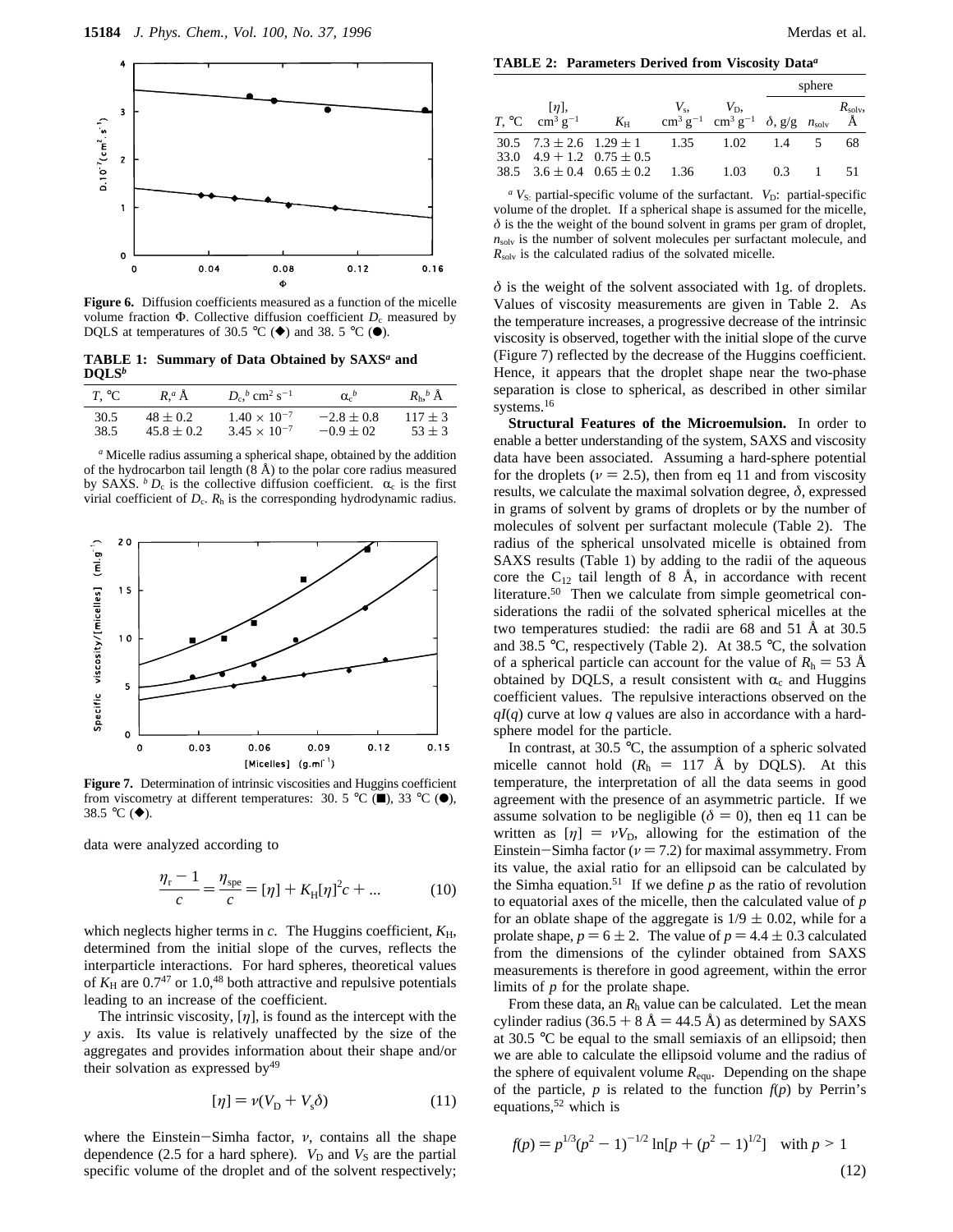**TABLE 3: Size Parameters***<sup>a</sup>* **Assuming a Prolate or an Oblate Shape for Micelles at 30.5** °**C**

|         |                | (f)p | $R_{\rm h}$ , A |
|---------|----------------|------|-----------------|
| prolate | $6 \pm 2$      | 0.76 | $121 + 22$      |
| oblate  | $1/9 \pm 0.02$ | 0.71 | $322 \pm 28$    |

*a* Calculated from SAXS and viscosity data assuming  $\delta = 0$ . *p* is the ratio of revolution to equatorial axes.

for a prolate and

$$
f(p) = p^{1/3} (1 - p^2)^{-1/2} \arctan[(1 - p^2)^{1/2} p] \quad \text{with } p < 1 \tag{13}
$$

for an oblate.

The function  $f(p)$  allows us to calculate the hydrodynamic radius (*R*h) from

$$
R_{\rm h} = \frac{R_{\rm equ}}{f(p)}\tag{14}
$$

Table 3 summarizes the values of  $p$ ,  $f(p)$ , and  $R<sub>h</sub>$  for prolate and oblate shapes of the particle. Assuming a prolate shape, the calculated value of  $R<sub>h</sub>$  is consistent with the hydrodynamic radii measured by QELS, thus ruling out an oblate shape for the particle. Moreover, the increase of the Huggins coefficient and the slight decrease of  $\alpha_c$  imply attractive interactions between the prolate micelles.

In ternary mixtures of  $C_{12}E_5$ -decane-water, successive shape transitions from sphere to cylinder and then to lamellae have been also documented in normal (as opposed to reverse) micelles as a function of increasing temperature.18 This is yet another example of the symmetry taking place around the HLB temperature between normal and reverse amphiphilic structures.20 In this respect, it should also be noted that in a different system  $(C_{12}E_5$ -heptane-water), the dissymmetry of particles observed by increasing or decreasing the temperature in normal or reverse micelles, was attributed to the interparticle interactions by Clark et al.,<sup>53</sup> using time-resolved fluorescence spectrophotometry. However, from a further paper by the same authors,  $32$ it appears that our experiments have been carried out in a close but different region of the phase diagram.

#### **Concluding Remarks**

As pointed out by Herrington and Sahi,<sup>54</sup> one of the fundamental issues in binary or ternary systems of C*i*E*<sup>j</sup>* nonionic surfactants is whether "the effect of temperature is to cause predominantly micelle growth or to increase the strength of the interactions between small micelles". In a system in which many different structural types can be obtained by changing a single parameter, temperature, we believe that we have brought pertinent answers to this question within the limits of the present work. We show indeed that to reach a firm conclusion about these issues requires the combination of several techniques and a careful analysis of data. Taken together, they allow us to discriminate between the possible structures existing in a rather narrow temperature range which can be precisely controlled.

In summary, near the two phase separation boundary, viscosity, SAXS, and DQLS data are consistent with slightly solvated (one dodecane molecule per surfactant) spherical droplets with a 52-Å radius. With decreasing temperatures, on approaching the LC transition, the intrinsic viscosity increases and a much larger  $R_h$  value is obtained in the 115-120-Å range by DQLS measurements. SAXS measurements support the proposal that the most consistent shape for the micelles corresponds to a prolate ellipsoid with an asymmetry of  $6 \pm 2$  which can be considered to be the first step on the progressive transition to lamallae.

In the more biological area of membrane-mimetic media, the property of the surfactant phase diagram, by which one transits from a lamellar phase to an optically transparent microemulsion at accessible temperatures, provides an opportunity to follow the self-organizing structures upon incorporation of transmembrane proteins (manuscript submitted).

**Acknowledgment.** We are grateful to Dr. J. Y. Le Huerou for invaluable editorial help. This work was supported in part by l'Action Concertée "Interface Chimie, Physique, Biologie" du Ministère de l'Enseignement Supérieur et de la Recherche.

#### **References and Notes**

(1) Luisi, P. L.; Magid, L. J. *Crit. Re*V*. Biochem*. **<sup>1986</sup>**, *<sup>20</sup>*, 409.

(2) Martinek, K.; Levashov, A. V.; Klyachko, N.; Khmel'nitski, Y. L.; Berezin, I. V. *Eur. J. Biochem.* **1986**, *155*, 453.

(3) Waks, M. *Proteins, Struct. Funct. Genet.* **1986**, *1*, 4.

(4) Verhaert, M. R. D.; Hilhorst, R.; Visser, A. J. W. G.; Veeger, C. *Biomolecules in organic sol*V*ents*; CRC: Boca Raton, FL, 1992; Chapter 6.

- (5) Oldfield, C. *Biotechnol. Genet. Engin. Re*V*.* **<sup>1994</sup>**, *<sup>12</sup>*, 255.
- (6) Komives, C. F.; Lilley, E.; Russell, A. J. *Biotechnol. Bioeng*. **1994**, *43*, 946.
- (7) Fendler, J. *Membrane Mimetic Chemistry*; Wiley: New York, 1982; Chapter 10.
- (8) . O'Connor, C. J.; Lomax, T D.; Ramage, R. E. *Ad*V*. Colloid Interface Sci*. **1984**, *20*, 21.
- (9) Nicot, C.; Vacher, M.; Vincent, M.; Waks, M. *Biochemistry* **1985**, *24*, 7024.
- (10) Chatenay, D.; Urbach, W.; Cazabat, A. M.; Vacher, M.; Waks, M. *Biophys. J.* **1985**, *48*, 893.
- (11) Chatenay, D.; Urbach, W.; Nicot, C.; Vacher, M.; Waks, M. *J. Phys. Chem.* **1987**, *91*, 2198.
- (12) Gallay, J.; Vincent, M.; Nicot, C.; Waks, M. *Biochemistry* **1987**, *26*, 5738.
- (13) Binks, B. P.; Chatenay, C.; Urbach, W.; Waks, M. *Biophys. J.* **1989**, *55*, 949.
	- (14) Honig, B.; Nicholls, A. *Science* **1995**, *268*, 1144.
- (15) Jones, D. J.; Gierasch, L. M. *Biophys. J*. **1994**, *67*, 1546.
- (16) Aveyard, R.; Binks, B. P.; Fletcher, P. D. I. *Langmuir* **1989**, *5*, 1210.
- (17) Olsson, U.; Wurz, U.; Strey, R. *J. Phys. Chem*. **1993**, *97*, 4535. (18) Leaver, M. S.; Olsson, U.; Wennerstrom, H.; Strey, R. *J. Phys. II*
- *Fr*. **1994**, *4*, 515.
	- (19) Lee, D. D.; Chen, H. *Phys. Re*V*. Lett*. **<sup>1994</sup>**, *<sup>73</sup>*, 106.
- (20) Kunieda, H.; Nakamura, K.; Davis, H. T.; Evans, D. F. *Langmuir* **1991**, *7*, 1915.
- (21) Olsson, U.; Shinoda, K.; Lindman, B. *J. Phys. Chem*. **1986**, *90*, 4083.
- (22) Olsson, U.; Nagai, K.; Wennerstrom, H. *J. Phys. Chem*. **1988**, *92*, 6675.
- (23) Anderson, D. M.; Wennerstrom, H. *J. Phys. Chem.* **1990**, 94, 8683. (24) Bodet, J. F.; Bellare, J. R.; Davis, H. T.; Scriven, L. E.; Miller, W.
- G. *J. Phys. Chem*. **1988**, *92*, 1898.
- (25) Lichterfeld, F.; Schmeling, T.; Strey, R. *J. Phys*. *Chem*. **1986**, *90*, 5762.
	- (26) Jahn, W.; Strey, R. *J. Phys. Chem*. **1988**, *92*, 2294.
- (27) Barnes, I. S.; Hyde, S. T.; Ninham, B. W.; Derian, P. J.; Drifford, M.; Zemb, T. N. *J. Phys. Chem*. **1988**, *92*, 2286.
- (28) Friberg, S.; Lapszynska, I. *Prog. Colloid. Polym. Sci.* **1975**, *56*, 16.
- (29) Ravey, J. C.; Buzier, M.; Picot, C. *J. Colloid. Interface Sci.* **1984**, *97*, 9.
- (30) Ravey, J. C.; Buzier, M. *ACS Symp. Ser. 272* **1985**, Chapter 16. (31) Solans, C.; Pons, R.; Zhu, S.; Davis, H. T.; Evans, D. F.; Nakamura, K.; Kunieda, H. *Langmuir* **1993**, 9, 1479.
- (32) Aveyard, R.; Binks, B. P.; Fletcher, P. D. I.; Ye, X. *J. Chem. Biotechnol*. **1992**, *54*, 231.
- (33) Eicke, H.-F. *J. Colloid Interface Sci*. **1979**, *68*, 440.
- (34) Komives, C. F.; Osborne, D. E.; Russel, A. J. *J. Phys. Chem*. **1994**,
- *98*, 369.
	- (35) Kaminsky, S. M.; Richards, F. M. *Protein Sci.* **1992**, *1*, 22.
- (36) Giasson, S.; Espinat, D.; Palermo, T.; Ober, R.; Pessah, M.; Morizur, M. F. *J. Colloid. Interface Sci.* **1992**, *153*, 355.
- (37) Guinier, A.; Fournet, G. *Small Angle Scatter. X-Rays* **1955**, Chapter 6.
- (38) Glatter, O. *J. Appl. Crystallogr.* **1979**, *12,* 166.